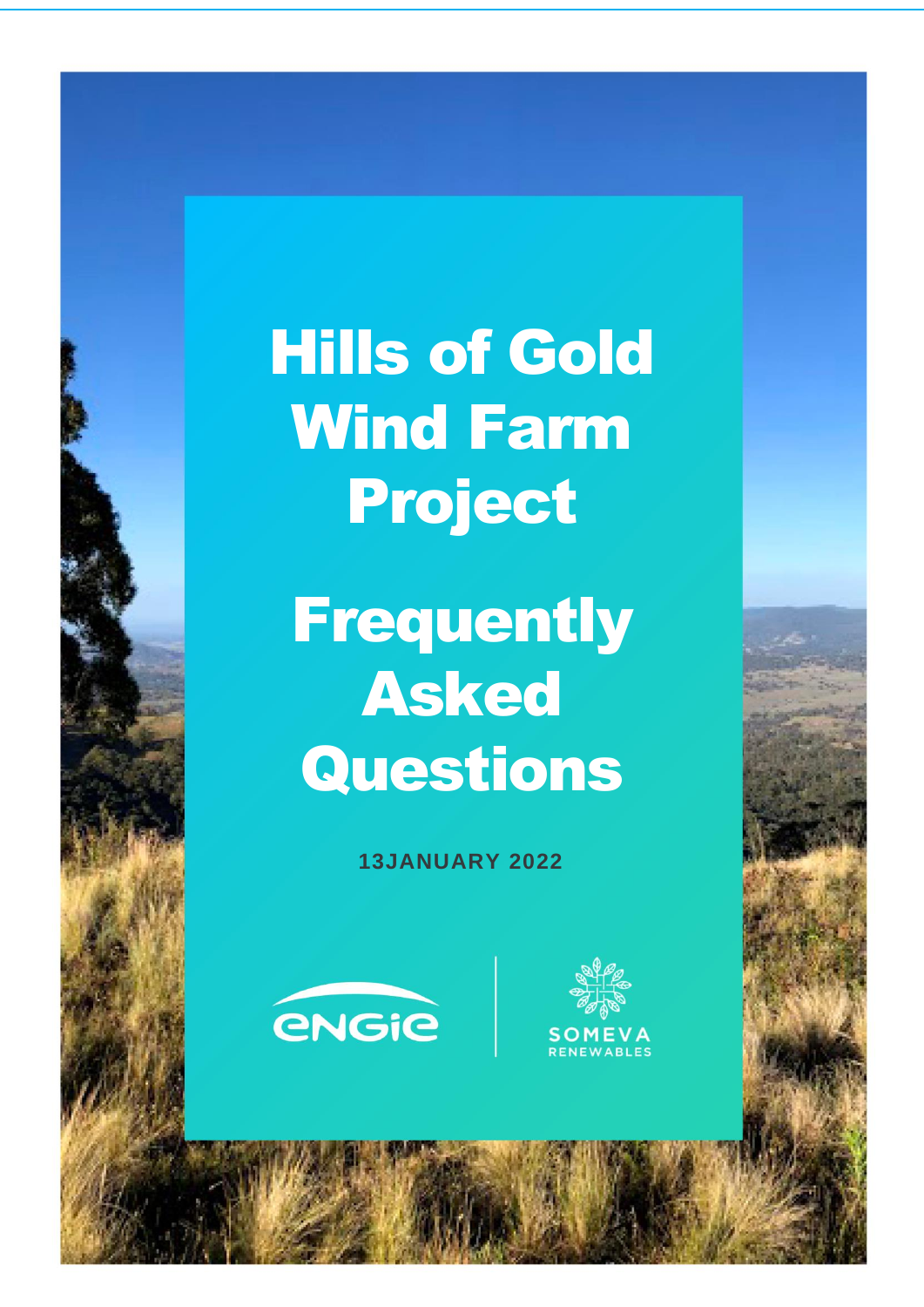



# **Project Design and Development**

# **Project Details**

### **How many wind turbines are currently proposed for the project?**

The Environmental Impact Statement (EIS) submitted was for 70 turbines, however during the Response to Submissions assessment process we have committed to removing five turbines, reducing the number to 65. The reduction of these five turbines addressed concerns relating to biodiversity and visual impacts. Removal of two of the turbines has directly resulted in removing impact to two threatened bat species.

### **How many landholders are directly involved in the project?**

- 4 landholders with full turbines
- 4 neighbours that receive benefit from turbines
- 4 landholders along the transmission line
- 14 transport consents
- 8 landowners offered biodiversity stewardship sites

## **How many neighbouring landholders are involved in the project?**

• 10 neighbour agreements

#### **What are the next steps in the development approval process?**

ENGIE and Someva have now officially lodged its Response to Submissions to the NSW Department of Planning, Industry and Environment (DPIE).

This document addresses the public submissions received in response to our EIS. You can read ENGIE's full Response to Submissions [here.](https://mpweb.planningportal.nsw.gov.au/major-projects/project/9701)

The Department of Planning, Industry and Environment (DPIE) will assess the Response to Submissions to provide a recommendation to the Independent Planning Commission.

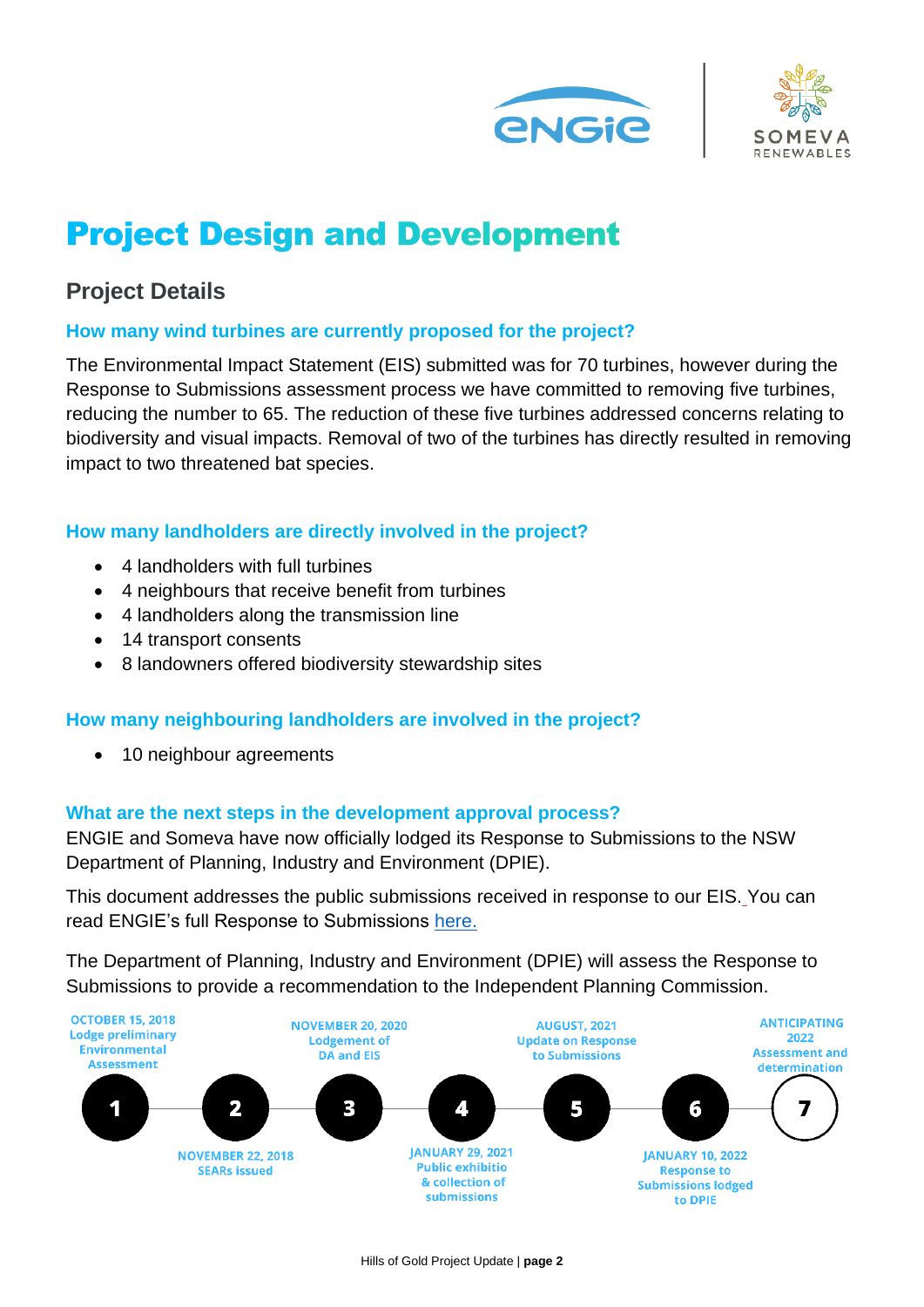



#### **Will this project be sold again?**

At the present time, ENGIE intends to build, own and operate all of its renewable energy assets.

# **Traffic and Transport**

## **Heavy Vehicle Traffic**

#### **What is the preferred oversize, over mass (OSOM) transport route?**

Our original EIS stated that 20% of OSOM and construction traffic would impact several streets in the Nundle area, including Gill Street, Innes Street, Jenkins Street, Happy Valley Road, Head of Peel Road and Crawney Road.

This route has been removed from the project. Morrisons Gap Road is the primary route option for all construction and OSOM traffic.

#### **Will OSOM traffic impact Tamworth or Muswellbrook?**

There will be no impact to Tamworth from OSOM movements. The original OSOM transport route through Tamworth has now been removed from the Development Application to avoid impacting communities and residents in this area.

We're currently working with Muswellbrook Shire Council on route options for OSOM movements through Muswellbrook to ensure the least disruption to residents. We have a commitment to ensure all OSOM transport movements avoid school bus hours through Muswellbrook.

## **Local Traffic**

#### **What are the likely impacts to traffic through Nundle during construction?**

Through discussions with the local community, we understand that residents are concerned about increased traffic, particularly during the construction period. In responding to these concerns we've made key changes to our traffic management plan, ensuring a **38% reduction**  in daily traffic movements through Nundle during the construction period, improving safety and convenience. Some of the key changes will look to utilise car-pooling schemes by creating a temporary car park in Nundle to reduce the number of vehicles travelling to the project site each day. We will also (subject to TRC approval) install an additional pedestrian crossing in Nundle and employ parking restrictions in the town for project vehicles. We also have a commitment to ensure all OSOM transport movements avoid school bus hours through the town.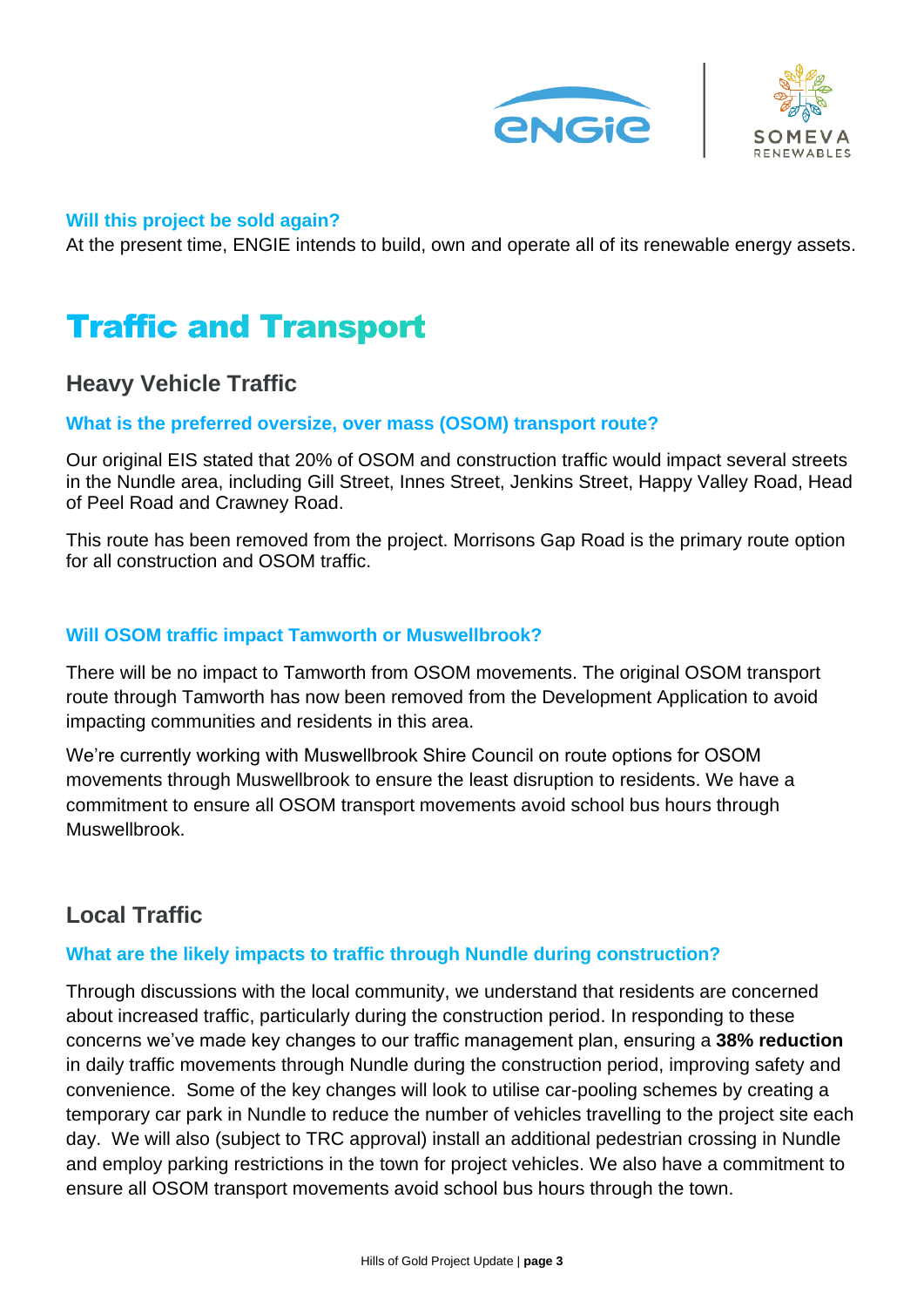



Head of Peel Road has also been removed as a project site access route. This will mean there will be less OSOM movements through the residential areas of Nundle.

## **What are the likely impacts to residents on Barry Road and Morrisons Gap Road during construction?**

ENGIE is committed to roads safety, particularly to residents directly affected along access routes. We are undertaking further civil design to the upgrades required on Barry Road and Morrisons Gap Road to provide increased certainty for property owners. Currently, upgrades to Morrisons Gap Road include, widening to 5.5 metres, adding laybys and sealing the complete road. Ongoing surveys are being undertaken for OSOM transport movements and the refinement of swept path.

During project construction we will be utilising vehicle escorts, call-up protocols to residents along Morrisons Gap Road, and installing in-vehicle monitoring systems for regular vehicles accessing the project site.

We will also ensure there are no OSOM transport movements during school bus hours.

# **Project design and Biodiversity impact**

## **Native Vegetation**

#### **How will native vegetation (including Koala and Wombat habitat) around the project site be impacted?**

We share the community's concern about impacts to native vegetation and habitats of native wildlife and have engaged industry leading consultants to conduct biodiversity studies. Studies conducted over two years confirmed there will be no serious or irreversible biodiversity impacts from the Project.

Given concerns raised in public submissions, we've undertaken further biodiversity studies in 2021 and subsequently made key changes to our development application such as removing the Head of Peel Road as an access route and realigning transmission lines. These changes have reduced the total development footprint by **41%,** prevented nine waterway crossings from being impacted, and reduced the removal of high-condition native vegetation by 45%. There will also be a 17% reduction in the removal of threatened native species habitat, which will result in a **29% reduction** in the removal of koala habitat to 36ha.

It is worth noting that only two koalas were spotted during the extensive surveys carried out between 2018 and 2020, and that despite significant loss of habitat during the 2019/20 bushfires, there remains suitable habitat in neighbouring properties and over 3000ha in nearby nature reserves.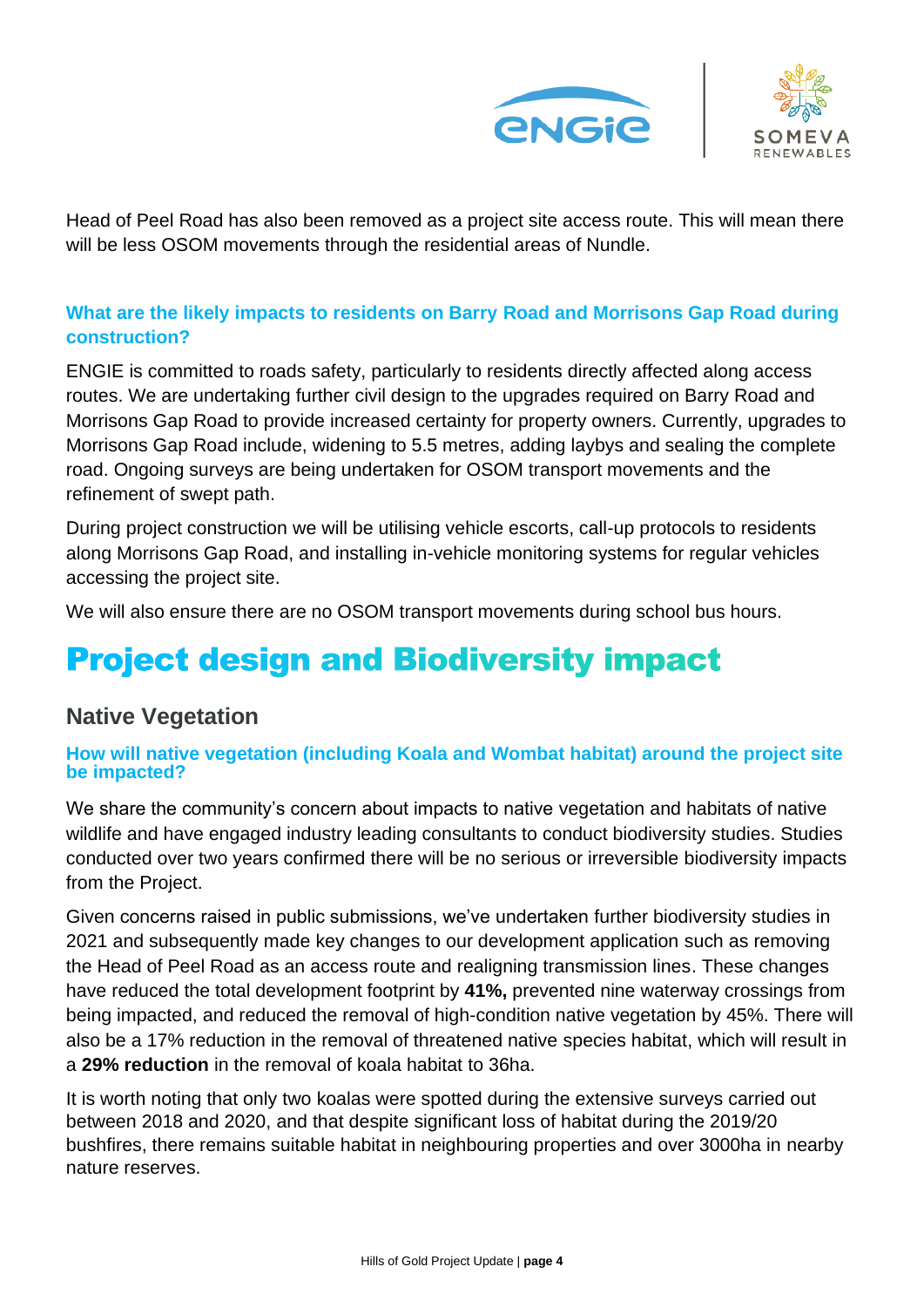



We have committed to a spotting and handling program to ensure any animals found prior to and during construction are relocated to high condition habitat in adjoining properties.

In addition, we are progressing with developing biodiversity stewardship sites, which will create wildlife corridors between existing National Parks.

All mitigation measures to protect biodiversity and native animals will be governed by environmental management plans that must be prepared and implemented by specialists, and approved by DPIE, should the project receive development approval.

### **What impact will the development have on native bats and their habitat?**

Following further surveys and assessment of bat-roosting habitat, we have an increased understanding of the presence of bats on site. Through additional design work and the removal of wind turbines 19 and 23 we have reduced the number of wind turbines within bat-roosting habitat buffers from nine to two. We have also been undertaking further geomorphological assessment of caves and karsts to confirm their location in relation to the project site. We have also further increased bat habitat mapping, which has resulted in refined identification of roosting habitat.

We are progressing with developing biodiversity stewardship sites, which will create wildlife corridors between existing National Parks.

All mitigation measures to protect biodiversity and native animals will be governed by environmental management plans that must be prepared and implemented by specialists, and approved by DPIE, should the project receive development approval.

## **Water**

#### **How will the Peel catchment and Tamworth's water supply be impacted?**

We assessed the project's impact on Peel Valley Catchment in our original Soils and Water Assessment, as part of our EIS. However, we are now currently undertaking further investigations. The details of our latest study of impacts on the Peel Valley Catchment will be available in an updated Soils and Water Assessment Report in our Response to Submissions, however it is important to note Water NSW's response to the EIS raised no concerns about impact on the catchment.

## **Will the wind farm impact on local springs in the area?**

It is likely that springs will be intersected during the construction period, as this is common in infrastructure projects. Suitable mitigation measures will be implemented if and when this occurs.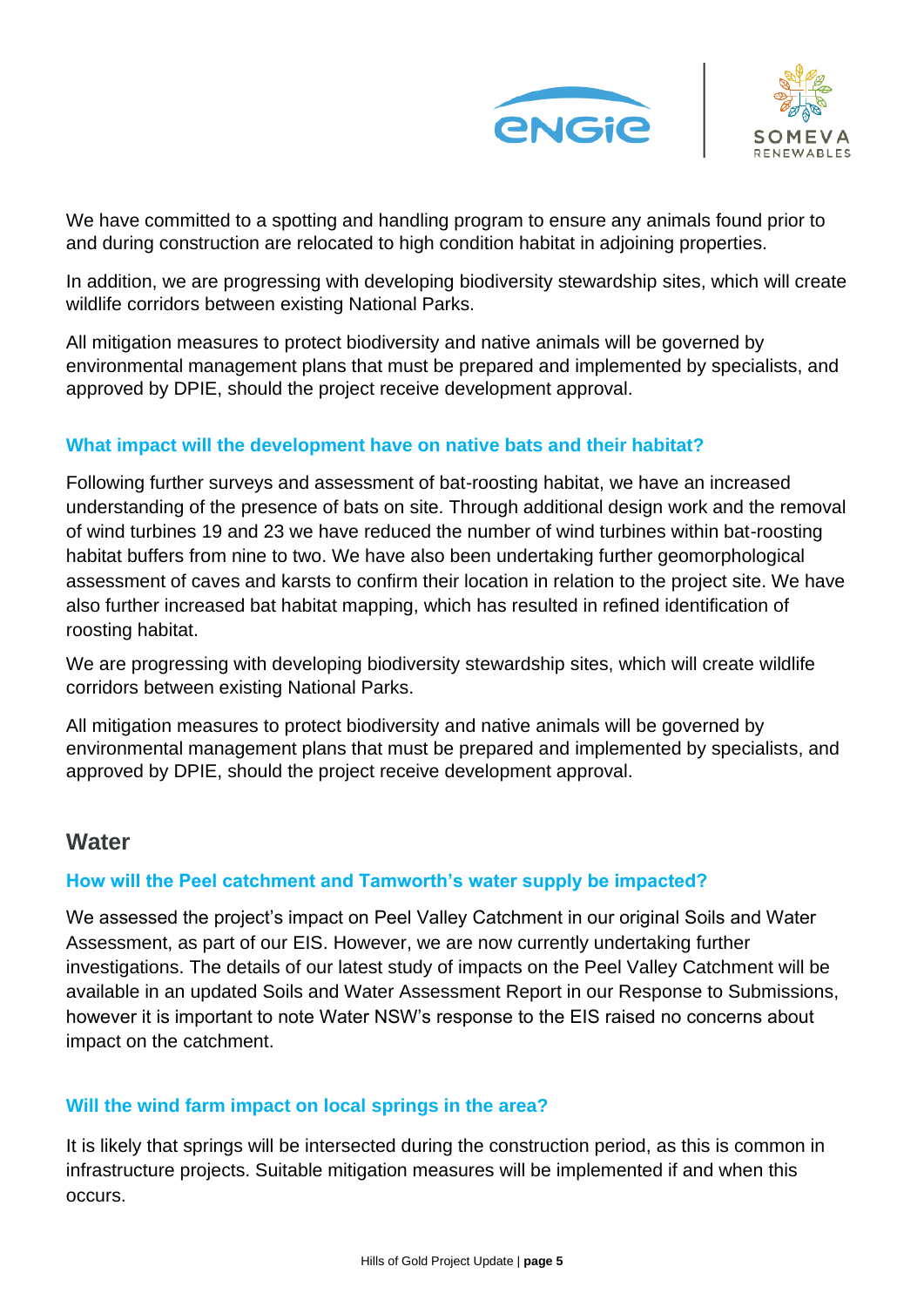



To ensure that flows from the up-gradient catchment, including rainfall runoff or any identified springs, reach down-gradient watercourses and the Peel River, options including drainage rock blankets installed for seepage and culverts installed at key watercourse crossing points will be confirmed at the detailed design phase.

### **What water supply will be used during construction of the wind farm?**

It is estimated that around 55ML of water will be required during the two-year construction phase of the wind farm. This water will be used to facilitate the construction of access tracks, concrete foundations, dust suppression and cleaning of the wind turbine components before erection.

There currently are four viable options available to source that water, including:

- o Council water supply, with agreement from Council
- o Extraction from a nearby existing landowner bore, with agreement from landowner
- o Extraction from a new groundwater bore (once approval is sought)
- o Extraction from a surface water source (Peel River)

The options will be reviewed by DPIE, with the project contractor then determining the best source based on the approved options.

# **Community and Heritage**

## **Community Enhancement Fund**

#### **How will the community be compensated?**

ENGIE is committed to supporting the local communities that host our projects. In response to feedback received by the local councils, we are committed to allocating \$3,000 per wind turbine per year during operations to the Community Enhancement Fund (CEF) for Tamworth Regional Council and Upper Hunter Shire Council (funding shared between councils based on which Local Government Area wind turbines are located).

While there has been a reduction in the number of wind turbines, from 70 to 65, at this point in time the funds will be contributed annually based on 70 turbines. If further changes are made to the project layout or total number of turbines, then ENIGE will re-assess its total contribution to the CEF.

In addition to the CEF, we are also committing a one-off sponsorship fund of \$150,000 to support community initiatives during construction, which will be administered by the Project. The Project will also be making additional commitments, including pedestrian crossings within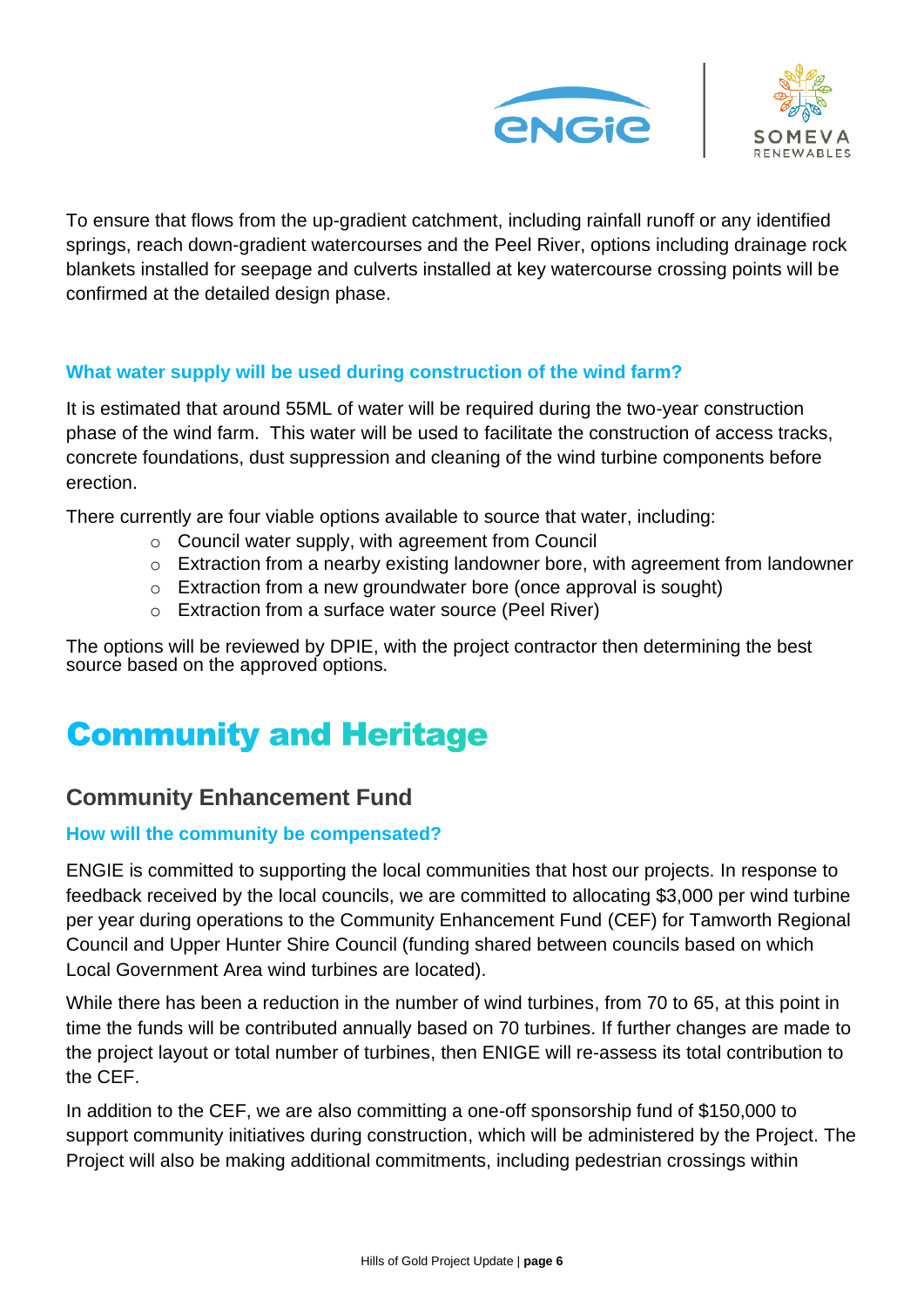



Nundle (subject to council approval), traffic reduction schemes, implementation of voluntary speed limits and the provision of an Information Hub within Nundle for Project updates.

## **How can the community be involved in the decision making of the Community Enhancement Fund?**

A CEF Committee will be formulated that will have local Council representation, voluntary community members and an independent Chair. The way the funds will be disseminated within the community will be established once the committee has been formulated.

#### **How will ENGIE ensure the construction sponsorship fund of \$150,000 goes to the local community?**

ENGIE is committed to working within the local townships of Nundle and Hanging Rock during construction to ensure that impact is minimised as much as possible. The purpose of the construction sponsorship fund is to provide benefit to the local community that would be advantageous to both individuals and groups within the area. This may include sports sponsorships, community gardens, enhancement to local areas, scholarships, and local community events. We would welcome any suggestions that the community may have to assist with identifying opportunities.

## **Local Heritage**

### **What impact will the proposed upgrade of Devil's Elbow have on surrounding heritage sites?**

We understand that the mining heritage of the town is important to residents. Following community input, we are currently working to ensure our proposed upgrade to Devil's Elbow will have minimal impact on nearby heritage sites, like the Black Snake Mine. We have recently undertaken geo-physical investigations to gain a greater understanding on the potential mine shafts in the area and are engaging a construction contractor to undertake a 50% concept design. These investigations and civil design works will assist us to avoid heritage values in the area.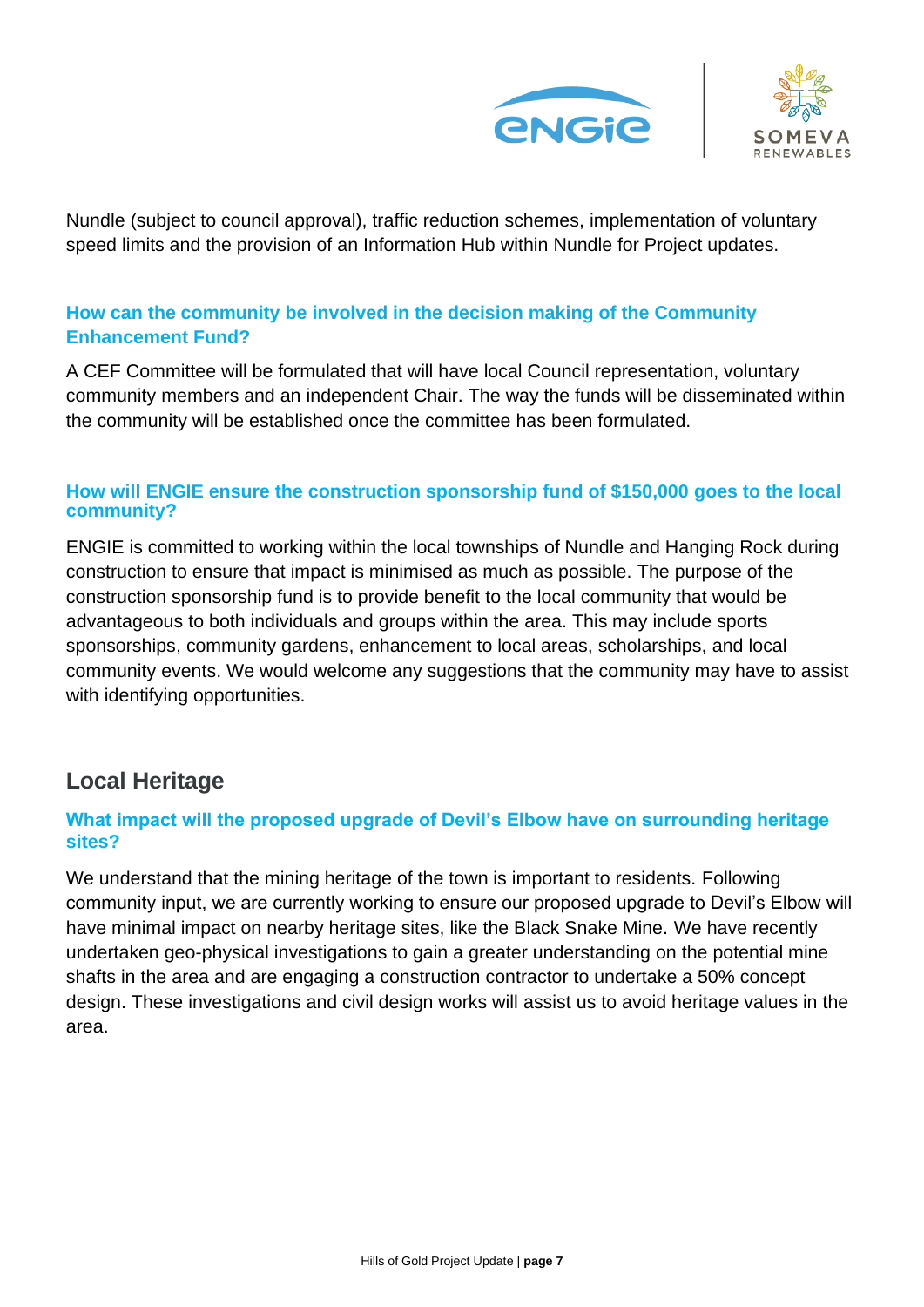



## **Local Economy, Business and Tourism**

#### **What are the economic benefits of the project?**

ENGIE's Hills of Gold project will bring a number of economic benefits to the region. During the construction phase there will be 211 direct jobs and 404 indirect jobs. Once operational, the wind farm will provide 16 local jobs, as well as opportunities to develop new skills in the region within the growing renewable energy industry.

The construction and operation of the wind farm will require a range of skills including engineering, trades (electrical, mechanical, construction), transport, building material providers, equipment operators, consultants and administrative staff. ENGIE will encourage all contractors to employ local people where possible. Through the upgrade of local roads and waterway crossings, during the construction and operational life of the project, there will be investment and financial contributions of \$104-million, through wages and profit to local communities and services.

#### **Will the wind farm reduce the value of the land in Nundle?**

A number of studies have been undertaken both within Australia and overseas, into the impact of wind farms on nearby property values.

In 2016, the NSW Office of Environment and Heritage commissioned a report into the impact of wind farms on property values. The report concluded that across the case studies reviewed in NSW and VIC, there was no evidence of negative impacts on property values. Furthermore, the resale values of all the properties examined in the report experienced capital growth in line with the property market trends. A full copy of the report is available [here.](https://www.environment.nsw.gov.au/resources/communities/wind-farm-value-impacts-report.pdf)

In another study completed in 2013, national property consultants Preston Rowe Paterson conducted an assessment of the impact of wind farms on surrounding land values in Australia, and similarly concluded that there was no 'quantifiable effect on land values'. The full report can be found [here.](https://static1.squarespace.com/static/58bdfe87d2b857325390ba1c/t/5e4b5158190cbb27f14b73dd/1581994333468/Assessment-of-the-impact-of-wind-farms-on-surrounding-land-values-in-australia.pdf)

It is important to note many factors influence land and property prices. Supply and demand, proximity to amenities and infrastructure, housing affordability and the desirability of the location can all have an impact.

#### **What benefits will there be for local businesses?**

During the construction phase of the project, it is envisaged that a number of local businesses will experience an increase in sales as the onsite workforce purchase everyday items such as food, drinks, petrol and other groceries. There will also be a demand for increased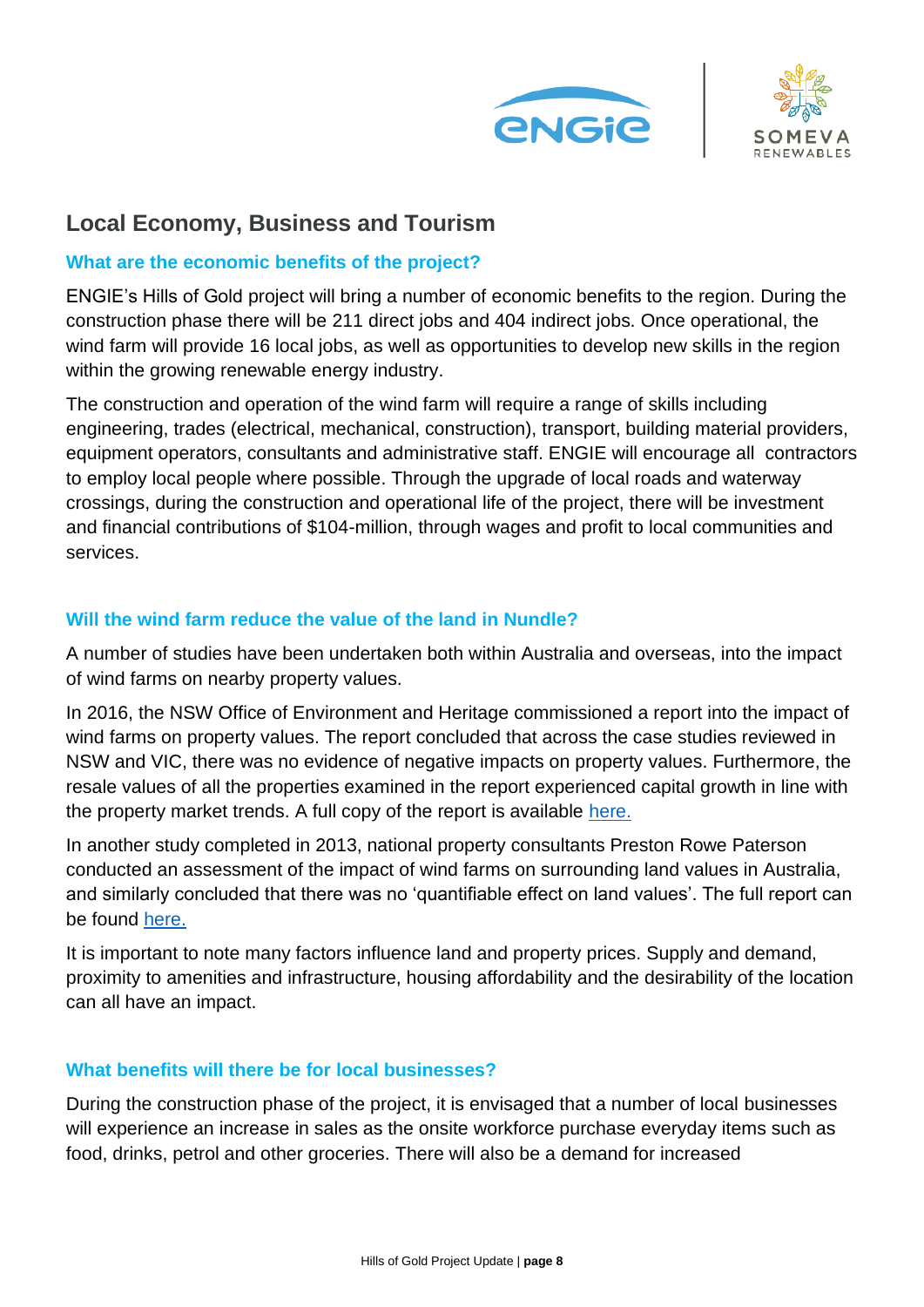



accommodation in the area. This will include long term accommodation requirements, particularly during the two-year construction period.

Once the transition to operation occurs, the onsite workforce of up to 35 people may provide a modest boost to ongoing sales of these grocery items.

Local community benefits can include:

- Boost to the local and regional economy and local businesses
- Jobs during construction and operation
- Training, skills development and education programs
- Community Enhancement Fund

#### **What sort of workers or suppliers will be needed and how can I register my business?**

We expect a number of skills and suppliers to be required by our main contractor during the construction phase of the project which include:

#### **Skills**

- Earthworks plant operator
- Labourers
- Mechanical and electrical engineers/fitters
- Cementers and grouters
- Building contractors
- Heavy vehicle truck drivers
- Heavy machinery operators
- Pipelayers
- Welding and engineering

**Suppliers** 

- Mechanics and maintenance
- Cleaners
- Accommodation
- Catering services
- Equipment hire
- Fencers
- Freight
- Waste management
- Administration

If you're interested in finding out more about future employment opportunities, please register your interest on our [website.](https://www.hillsofgoldenergy.com/)

#### **How was the business survey conducted and what were the key results?**

ENGIE undertook a survey in August 2021 to gauge project sentiment amongst business owners who will have a direct impact from traffic movements associated with the project. The survey was sent to known businesses with a shopfront or that are home-based in both Nundle and Hanging Rock. The survey was also used to gain feedback on a number of proposed traffic management strategies.